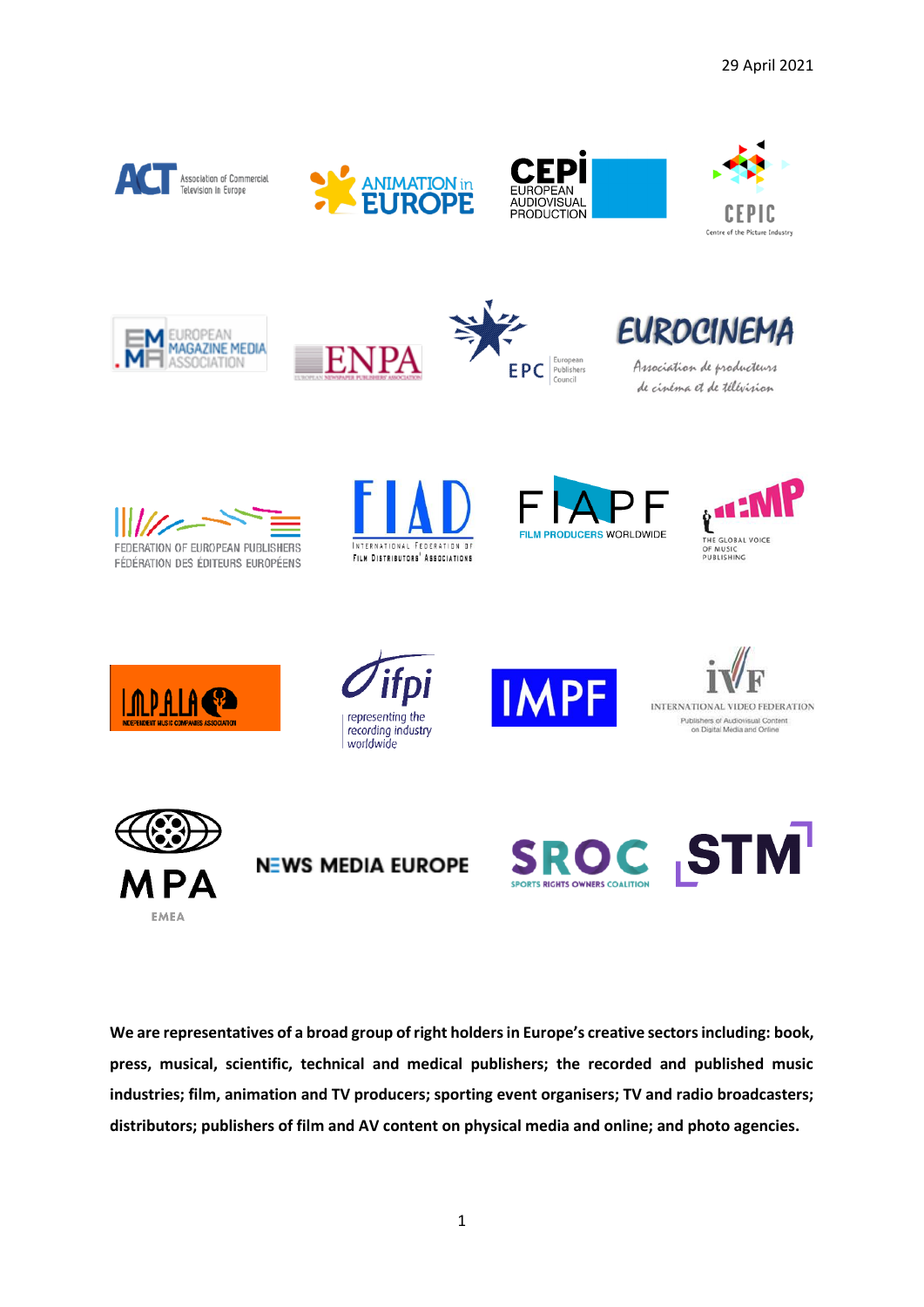29 April 2021

Dear Sir/Madam,

We are writing to you to express our serious concerns regarding the draft law proposal ('the proposal') on the implementation of the DSM Copyright Directive ('the Directive'), which is now being discussed in the Bundestag.

The proposal includes elements – non-compliant with the Directive, EU and international law – which risk jeopardizing the fine balance between copyright and other fundamental rights achieved by the EU legislature. This would be seriously detrimental to the creative sector in Germany and across the European Union.

For example, the proposal introduces new limitations to exclusive rights for the benefit of online content sharing service providers ('OCSSPs'). It proposes a mechanism for disabling automatic content recognition for 'presumably permitted uses' by using purely quantitative thresholds (15 seconds, 160 characters, 125 kilobytes, less than 50% of a work). This is combined with the condition of 'other content' having been added and a mechanism of 'pre-flagging'. Such a mechanism creates qualifiers which are unsuitable without specific context. The 'red button' option provided for right holders to ask to remove the content during the complaint process, if they can demonstrate "significant economic harm", shifts the burden of proof completely onto them and is entirely unworkable in practice given the huge volume of content being made available by online content sharing service providers.

The proposed mechanisms would facilitate copyright infringement as well as undermine legitimate licensing and content protection models in ways which unreasonably prejudice the legitimate interests of right holders. They would also conflict with the normal exploitation of their works. We have included some obvious examples of this in the appendix.

The proposal not only unfairly and unnecessarily limits right holders' exclusive rights, it also jeopardises the harmonisation and clarity across Europe's Digital Single Market which is so necessary for businesses and which was the original purpose of the legislation. It would make it more difficult for online content sharing service providersto provide services to consumers across the single market and could eventually lead to a situation where services would decide not to operate in certain territories.

We therefore urge you to respect what has been agreed and adopted by the EU legislature and implement the Directive faithfully by adhering closely to the wording of Article 17.

Your sincerely,

2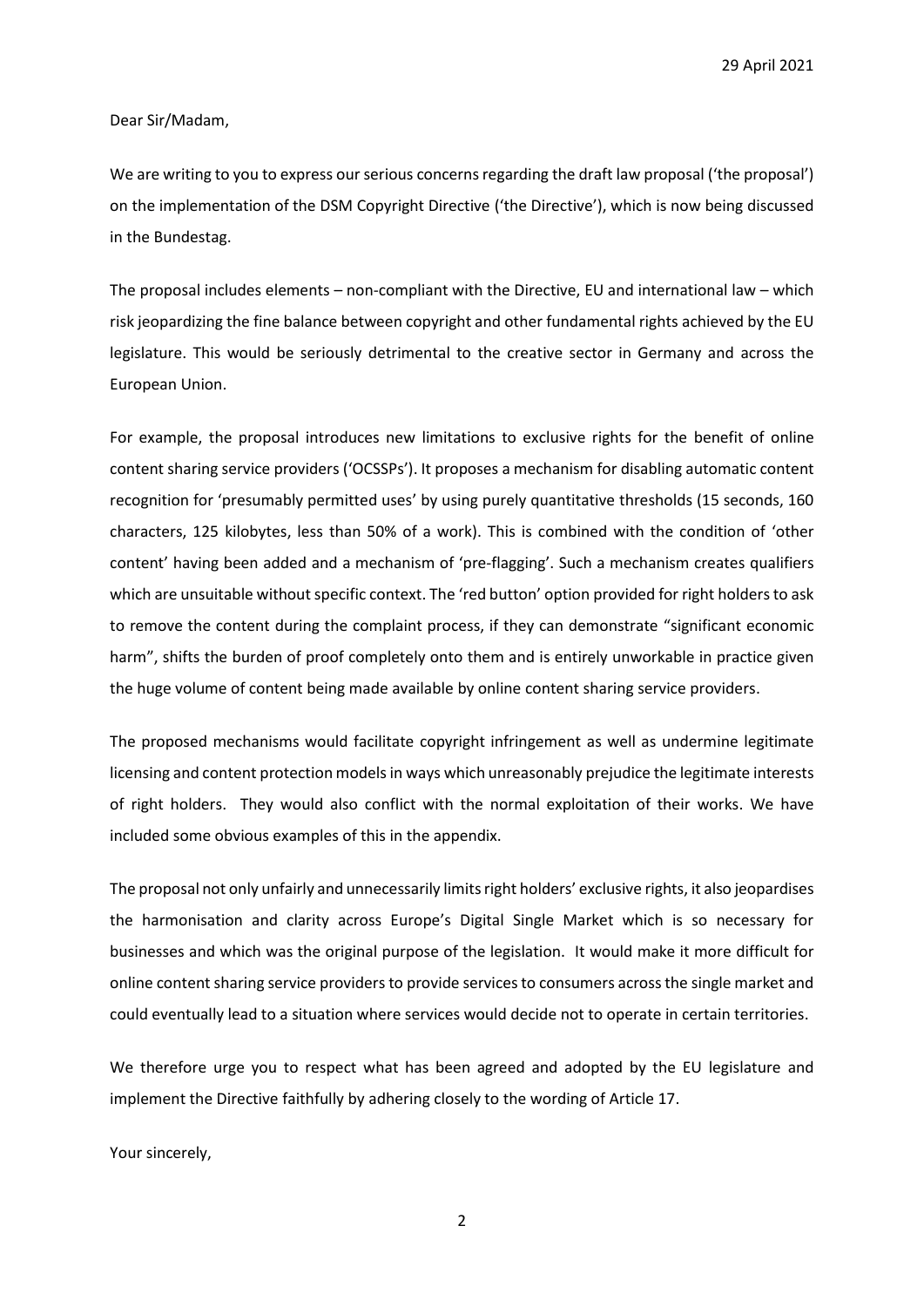**ACT** - represents leading commercial broadcasters active across the European Union and globally. The ACT member companies finance, produce, promote and distribute content and services benefiting millions of Europeans across all platforms. At ACT we believe that the healthy and sustainable commercial broadcasting sector has an important role to play in the European economy, society and culture.

**ANIMATION in EUROPE -** is the Federation of Animation Producers Associations from 15 countries of the European Union standing for the development of the animation industry in Europe and defend the interests of independent producers and distributors of series and films.

**CEPI TV** - The European Coordination of Independent Producers was founded in 1990 to organise and represent the interests of independent cinema and television producers in Europe. It represents approximately 8000 independent production companies in Europe.

**CEPIC** - As the Center of the Picture Industry, CEPIC federates 600 picture agencies and photo libraries in 20 countries across Europe, both within and outside the European Union. CEPIC's membership includes large and smaller stock photo libraries, major photo news agencies, art galleries and museums, video companies.

**EMMA -** The European Magazine Media Association, is the unique and complete representation of Europe's magazine media, which is today enjoyed by millions of consumers on various platforms, encompassing both paper and digital formats. EMMA represents 15,000 publishing houses, publishing 50,000 magazine titles across Europe in print and digital**.** 

**ENPA -** The European Newspaper Publishers' Association is the largest representative body of newspaper publishers across Europe. ENPA advocates for 16 national associations across 13 European countries, and is a principal interlocutor to the EU institutions and a key driver of media policy debates in the European Union.

**EPC** - The European Publishers Council brings together Chairmen and CEOs of Europe's leading media groups representing companies with newspapers, magazines, online publishing, journals, databases, books and broadcasting, communicating with Europe's legislators on issues that affect freedom of expression, media diversity, democracy and the health and viability of media in the EU.

**EUROCINEMA** – Eurocinema represents the interests of film and audiovisual producers in EU and international policy concerning issues directly or indirectly affecting film and audiovisual production. EUROCINEMA's mission is to argue the fundamental role of the film and audiovisual industry and filmmakers in a politically and economically integrated Europe.

**FEP** – The Federation of European Publishers represents 29 national books and learned journals publishers' associations of the European Union and the European Economic Area.

**FIAD -** The International Federation of Film Distributors' Associations gathers national organisations of film distribution companies covering the entire range of companies: small and medium-sized companies specialized in art house films, as well as larger companies focused on mainstream films. FIAD's members operate in 14 countries where they cover 90 to 100 percent of the theatrical market.

**FIAPF** – FIAPF's members are 36 film and TV producer organizations from 29 countries, including 15 in the EU/EEA. Their activities include the development and production of films and audiovisual content which are distributed offline and online via all forms of authorised and legal online distribution channels.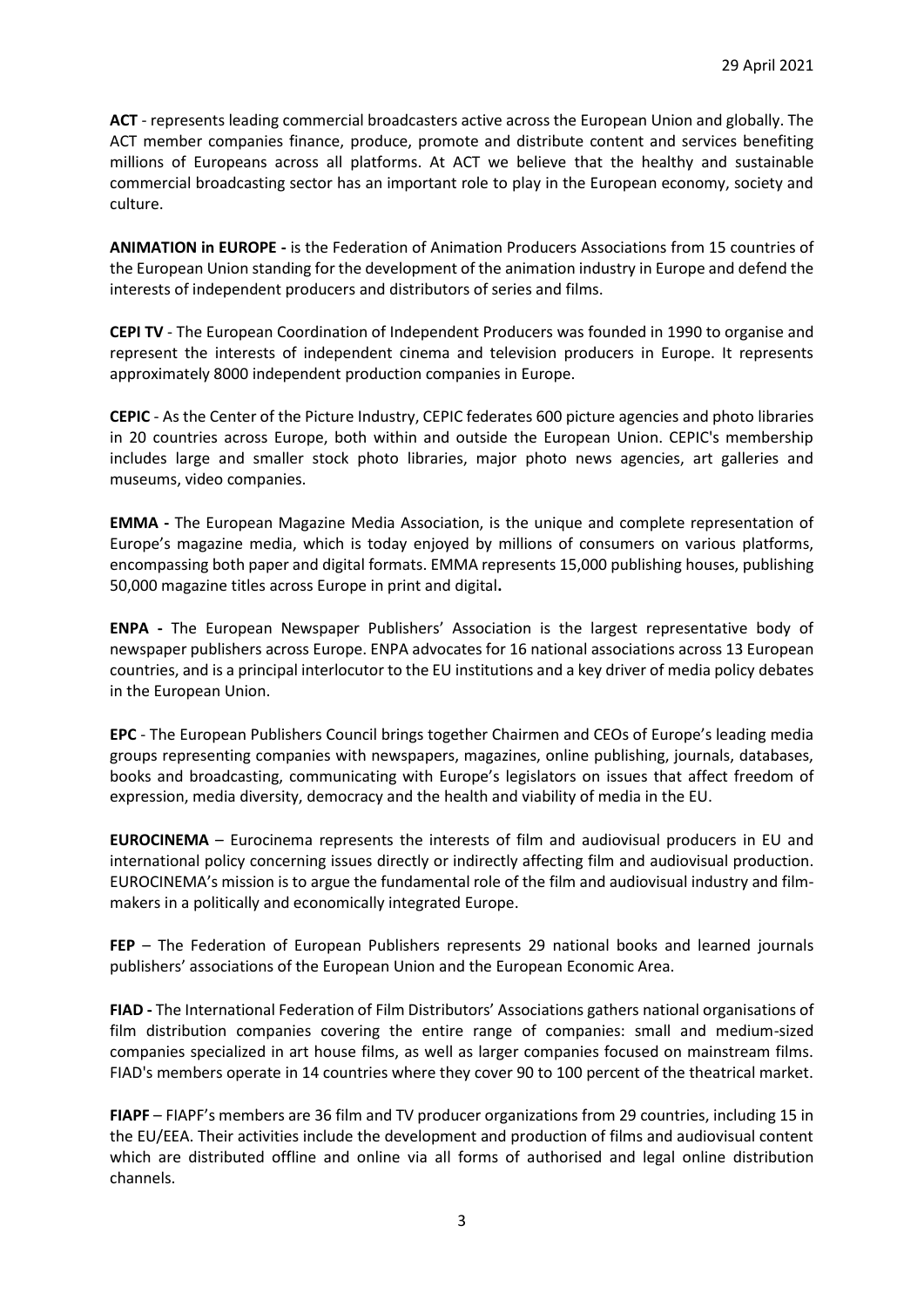**ICMP** - is the world trade association for music publishers and companies. We represent more than 90% of the world's published music. Our membership comprises 61 national associations, including each of the 27 EU Member States.

**IFPI** - The International Federation of the Phonographic Industry is the organisation that promotes the interests of the international recording industry worldwide. IFPI's mission is to promote the value of recorded music, safeguard the rights of record producers and expand the commercial uses of recorded music in all markets where its members operate.

**IMPALA** - IMPALA is the European association of independent music companies, representing close to 5,000 music SMEs. Its mission is to grow the independent music sector, return more value to artists, promote cultural diversity and entrepreneurship, improve political access and modernise perceptions of the music sector.

**IMPF** - is the global network for independent music publishers. IMPF represents the interests of indie music publishers internationally, shares experiences and best practices, exchanges information on the copyright and legal framework in different territories and jurisdictions, and helps stimulate a more favourable environment for artistic, cultural and commercial diversity for songwriters, composers and publishers everywhere.

**IVF** - The members of the International Video Federation are associations representing businesses active in all segments of the film and audiovisual sector in Europe. Their activities include the development, production, and distribution of films and audiovisual content as well as their publication on digital physical carriers and via all forms of authorised and legal online distribution channels (TVOD, SVOD, AVOD).

**MPA** – The Motion Picture Association is the leading advocate of the film, television, and streaming industry around the world.

**NME** – News Media Europe, the voice of the progressive news media industry in Europe, representing over 2400 news brands, online and in print, on radio and TV.

**SROC** - The Sports Rights Owners Coalition is a forum of over 50 international and national sports bodies and competition organisers, with a particular focus on rights issues.

**STM** - is the leading global trade association for academic and professional publishers. The membership is composed of over 140 organisations who are based globally and include academic and professional publishers, learned societies, university presses, start-ups and established players.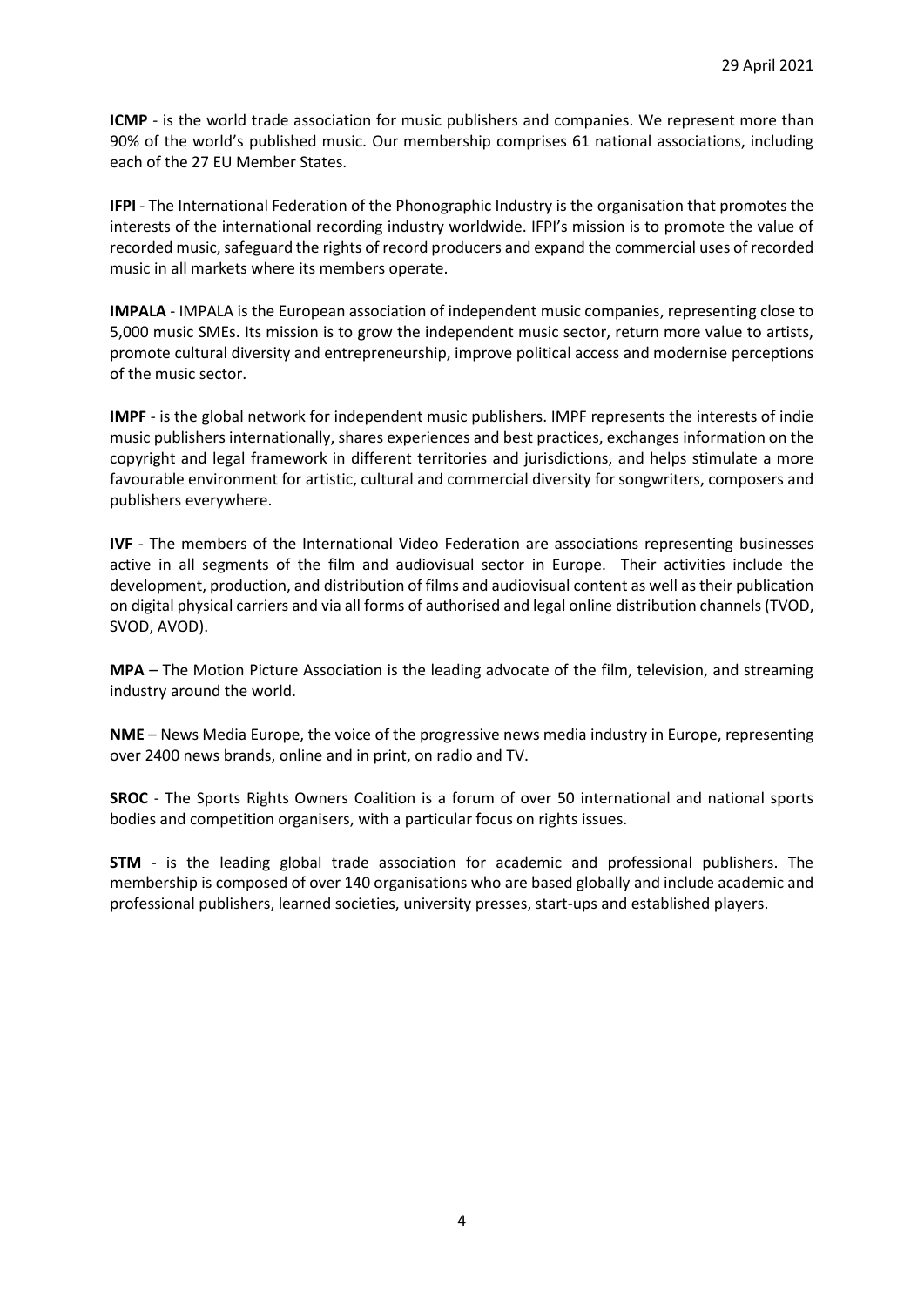## **Appendix: Some examples of how the proposal would facilitate copyright infringement and undermine legitimate licensing models**

- **Audio-visual:** The proposed approach would streamline piracy on OCSSPs and devastate the entire audio-visual value-chain. Users seeking to upload illegal copies of films could easily make multiple uploads with only slightly less than half the film (or less depending on the threshold) in separate files while adding random content to the file. In addition, there are numerous ways to circumvent matching percentages (altering the speed, shifting borders, colour altering etc). Due to these commonly used circumvention techniques, full length, 100% illegal copies sometimes only give a 5% technical match. This also applies to TV content and sports events and has already been the subject of legal rulings (for example decision of Rome Ordinary Court, decision R.G. n.54218/08, Judge Tommaso Marvasi, 15/12/2009).
- **Publishing:** Setting a quantitative threshold for books would lead to the process of "filleting" or "salami tactics" where an entire work (or its key parts) would be shared online in sections (or slices) which come under the threshold. It is then of course, easily pieced back together into its complete version. Even with a right for the author to object to this, works would be quickly shared – at the start of the academic year or during the key Christmas sales period – and ruin the potential market for these publications.
- **Recorded Music:** The proposed approach would destroy the rapidly growing licensing market for short-form music content. Services, such as TikTok, Snap, Twitch, Triller, Byte and many others are based on the use of excerpts of music, often no more than 5-10 seconds in duration. Allowing online content sharing service providers to use music clips, without the obligation to either license them or prevent their availability, is a significant exploitation of creators' content, deprives right holders of substantial revenue, and amounts to an unjustified limitation of right holders' exclusive rights. The 'red button' is not a solution. The right holders would have to allocate significant time and resources to check each instance of short form content being uploaded and would be obliged to show 'significant economic harm' caused by that content at a short notice and en masse, which would be impossible to do. And even if it were possible, it would still be a limitation to the right holders' exclusive rights and give OCSSPs a 'free pass', at a time when this legitimate source of revenue is starting to develop. It would simply create a new 'Value Gap'.
- **Music Publishing**: Digital services operating in the EU are subject to rights clearance obligations from music publishing companies for any work in today's digital repertoire (>100 million musical tracks). The proposed approach would negate basic legal obligations on OCSSPs, disrupt the industry's existing multi-territorial licensing norms, invert exclusive rights,